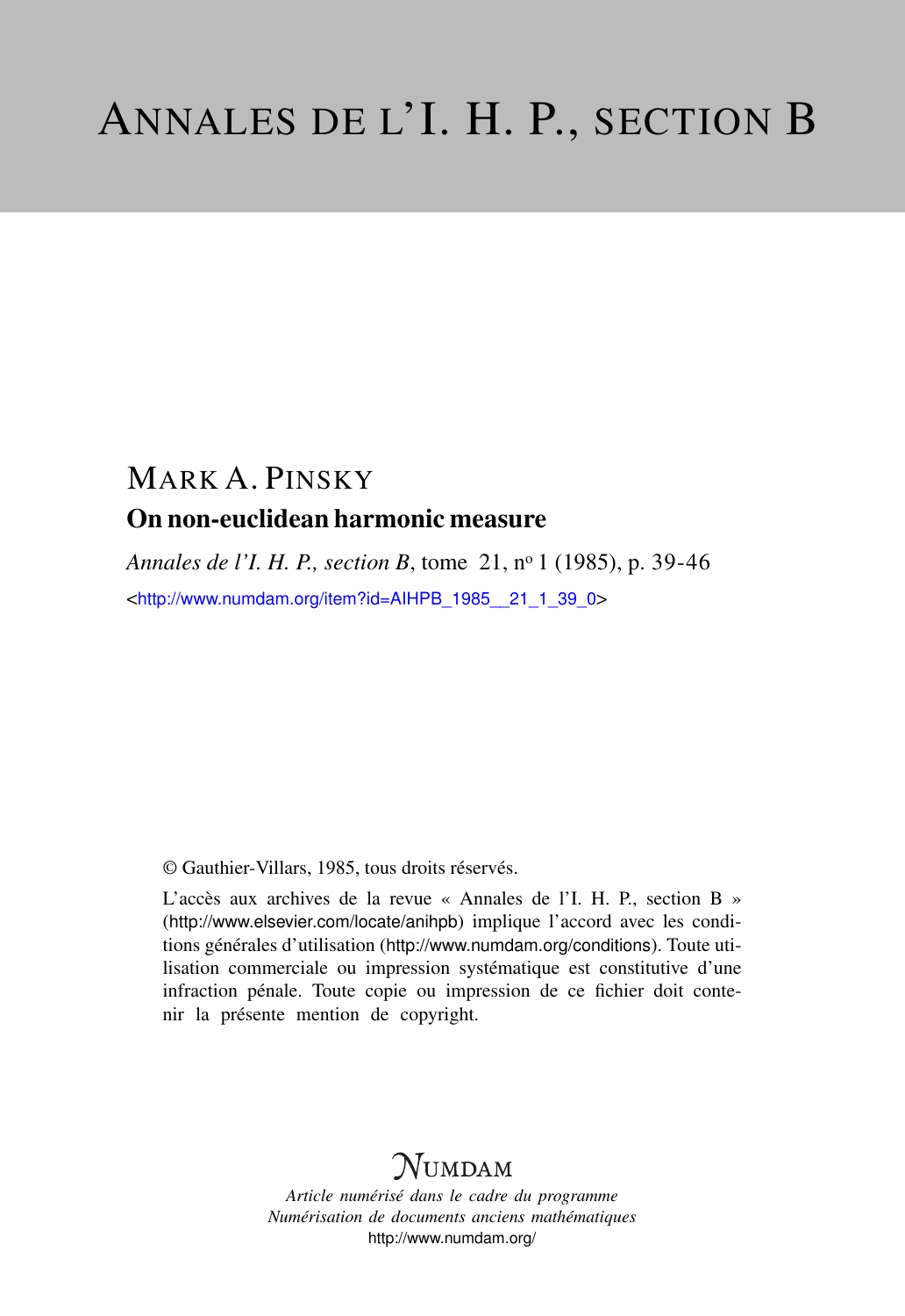## On Non-Euclidean Harmonic Measure

by

Mark A. PINSKY

Department of Mathematics, Northwestern University, Lunt Hall Evanston, Ill 60201, U.S.A.

ABSTRACT. - Let H<sub> $\epsilon$ </sub> be the harmonic measure of the  $\epsilon$ -sphere in a Riemannian manifold. We compute  $\lim_{\varepsilon \downarrow 0} \frac{H_{\varepsilon}}{\varepsilon^3}$  in terms of the gradient of the Gaussian curvature.

RÉSUMÉ.  $-$  Soit H<sub>e</sub> la mesure harmonique de la sphère du rayon  $\varepsilon$  d'une variété riemannienne de dimension deux. On exprime  $\lim_{\varepsilon \downarrow 0} (H_{\varepsilon} - H_{0+})/\varepsilon^3$  en fonction de la dérivée de la courbure gaussienne.

#### 1. INTRODUCTION

Let  $(M, g)$  be an *n*-dimensional Riemannian manifold with Brownian motion process  $\{X_t, t \geq 0\}$ . According to the Onsager-Machlup formula  $[3]$ , the « most probable path » is that of a classical particle in a conservative force field whose potential energy is one-twelfth the scalar curvature. This suggests that the « most probable path » follows the negative gradient of the scalar curvature. The purpose of this note is to make this precise in terms of the harmonic measure of a small sphere. For technical reasons we restrict the discussion to surfaces. The technique follows the method used to study the mean exit time  $\lfloor l \rfloor$ .

Annales de l'Institut Henri Poincaré - Probabilités et Statistiques - Vol. 21, 0246-0203 85/01/39/8/\$ 2,80/C Gauthier-Villars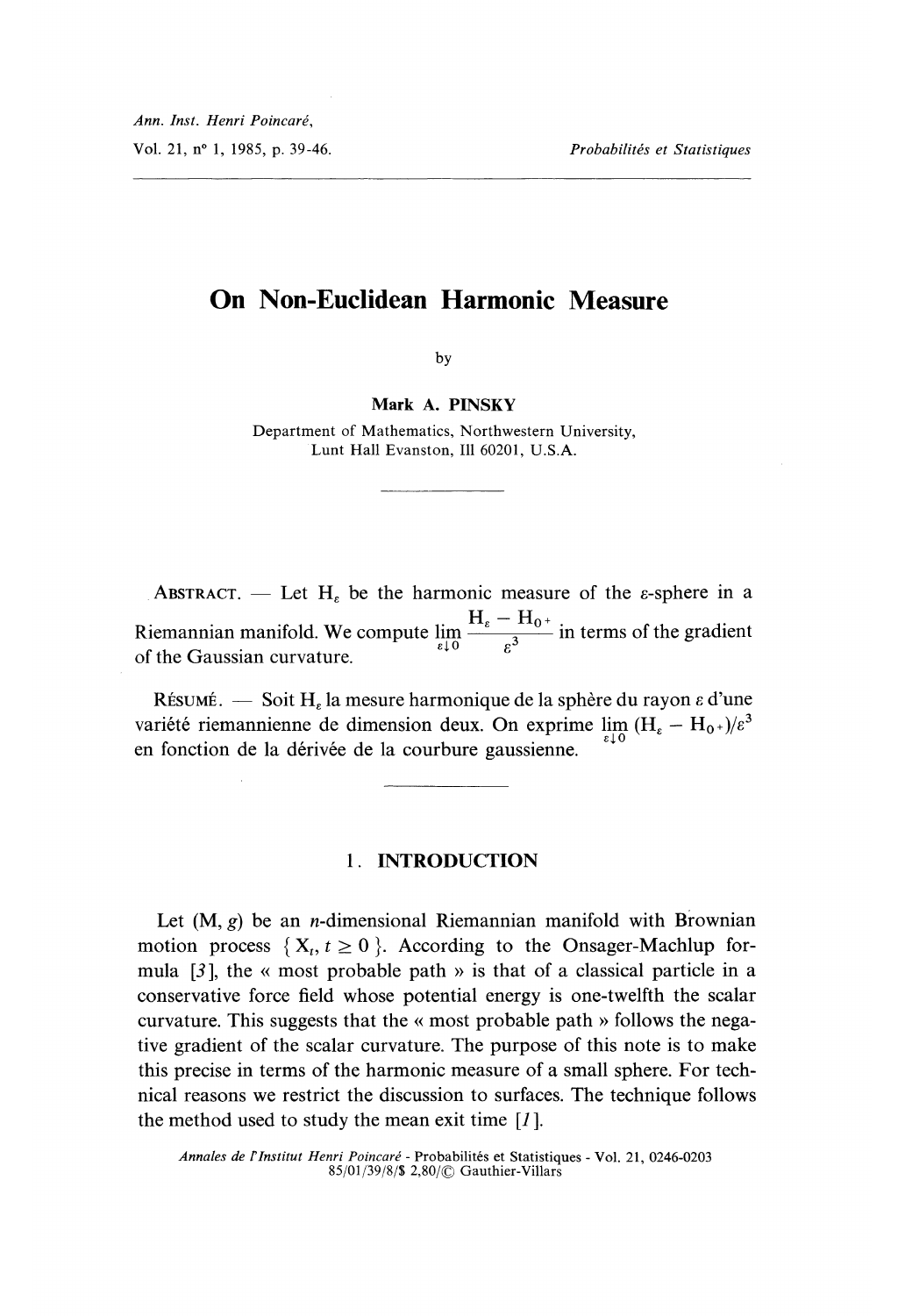#### 2. NOTATIONS AND DEFINITIONS

Let  $(M, g)$  be an *n*-dimensional Riemannian manifold. We use the following notations :

 $\overline{\mathbf{M}}_m$  is the tangent space at  $m \in \mathbf{M}$ .

- $B_m(\varepsilon)$  is the ball of radius  $\varepsilon$  in M with center at  $m \in M$ .
- $\overline{\mathbf{B}}_m(\varepsilon)$  is the ball of radius  $\varepsilon$  in  $\overline{\mathbf{M}}_m$  with center at  $0 \in \overline{\mathbf{M}}_m$ .
- $\exp_m$  is the exponential mapping (which is defined on all of  $\overline{M}_m$  in case M is complete; otherwise it is a mapping) from  $\overline{B}_m(\varepsilon)$  to  $B_m(\varepsilon)$  for sufficiently small  $\varepsilon > 0$ .
	- $\Phi_{\epsilon}$  is the mapping on functions defined by

$$
(\Phi_{\varepsilon} f)(\exp_m \varepsilon x) = f(x);
$$

 $\Phi_{\varepsilon}$  maps from  $C^{\infty}(\overline{B}_m(1))$  to  $C^{\infty}(B_m(\varepsilon))$  for sufficiently small  $\varepsilon > 0$ .  $\Delta$  is the Laplace-Beltrami operator of the Riemannian manifold:

$$
\Delta f = \frac{1}{\sqrt{g}} \frac{\partial}{\partial x_i} \left( \sqrt{g} g^{ij} \frac{\partial f}{\partial x_j} \right) \quad \text{where} \quad g^{ij} = (g^{-1})^{ij}, \quad g = \det (g_{ij}).
$$

The following result, which will be used repeatedly, was proved in [1].

PROPOSITION  $2.0$ . - There exist second order differential operators  $(\Delta_{-2}, \Delta_0, \Delta_1, ...)$  on  $C^{\infty}(\overline{M}_m)$  such that for each  $N \geq 0$  and each  $f \in C^{\infty}(\overline{M}_m)$ 

$$
(2.1) \qquad \Phi_{\varepsilon}^{-1} \Delta \Phi_{\varepsilon} f = \varepsilon^{-2} \Delta_{-2} f + \sum_{j=0}^{N} \varepsilon^{j} \Delta_{j} f + O(\varepsilon^{N+1}) \qquad (\varepsilon \downarrow 0).
$$

 $\Delta_i$  maps polynomials of degree k to polynomials of degree  $k + j$ . In any normal coordinate chart  $(x_1, \ldots, x_n)$  we have

(2.2) 
$$
\Delta_{-2}f = \sum_{i=1}^{n} \frac{\partial^2 f}{\partial x_i^2}
$$

$$
(2.3) \qquad \Delta_0 f = (1/3) \sum_{i,a,j,b=1}^n R_{iajb} x_a x_b \frac{\partial^2 f}{\partial x_i \partial x_j} - (2/3) \sum_{i,a=1}^n \rho_{ia} x_a \frac{\partial f}{\partial x_i}
$$

Here  $R_{iajb}$  is the Riemann tensor and  $\rho_{ij} = \sum R_{iaja}$  is the Ricci tensor at  $m \in M$ .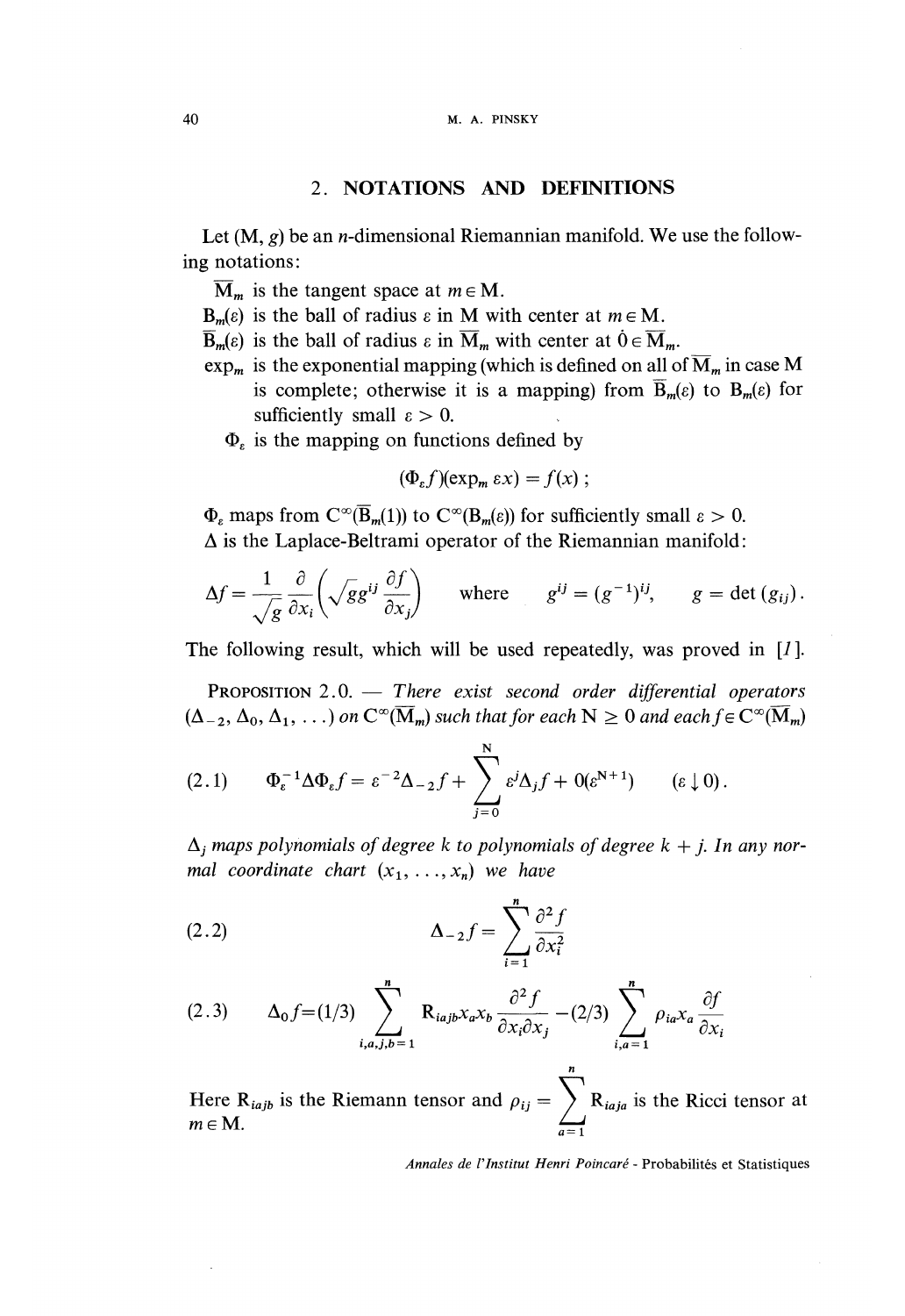Let  $(X_t, P_x)$  be the Brownian motion process with infinitesimal generator  $\Delta$ . For each  $m \in M$  let  $T<sub>s</sub>$  be the exit time from the geodesic ball  $B<sub>m</sub>(\varepsilon)$ .

In case  $n = 2$  we introduce geodesic polar coordinates  $(r, \theta)$  by  $x_1 = r \cos \theta$ ,  $x_2 = r \sin \theta$ . The coordinate formulas for the first three operators become

(2.4) 
$$
\Delta_{-2} = \frac{\partial^2}{\partial r^2} + \frac{1}{r} \frac{\partial}{\partial r} + \frac{1}{r^2} \frac{\partial^2}{\partial \theta^2}
$$

$$
(2.5) \qquad \Delta_0 = -\frac{\mathbf{K}_0}{3} \left( r \frac{\partial}{\partial r} - \frac{\partial^2}{\partial \theta^2} \right)
$$

(2.6) 
$$
\Delta_1 = -(\mathbf{K}_1 \cos \theta + \mathbf{K}_2 \sin \theta) \left[ \frac{r^2}{4} \frac{\partial}{\partial r} - \frac{r}{6} \frac{\partial^2}{\partial \theta^2} \right] -(\mathbf{K}_2 \cos \theta - \mathbf{K}_1 \sin \theta) \left[ \frac{r}{12} \frac{\partial}{\partial \theta} \right]
$$

where K is the Gaussian curvature and  $K_0 = K(m)$ ,  $K_1 = \frac{\partial K}{\partial x_1}(m)$ ,  $\partial K$  $\partial K$  . This commission is comist on in the August 1:  $K_2 = \frac{1}{\partial x_2}$  (*m*). This computation is carried out in the Appendix, Sec. 5.

#### 3. STATEMENT OF RESULTS

To study the harmonic measure we let  $f \in C^{\infty}(S_1)$ , a smooth function on the circle. Extend f to  $\mathbb{R}^2 \setminus \{0\}$  by making f constant along rays through the origin. Equivalently f can be thought of as a function on  $\overline{M}_m \setminus \{0\}$ . Then  $\Phi_{\varepsilon} f$  is a smooth function on  $\mathbf{M} \setminus \{ m \}$  which is constant along geodesics eminating from *m*. The harmonic measure operator is

$$
H_{\varepsilon}f(x) = E_x \{ (\Phi_{\varepsilon}f)(X_{T_{\varepsilon}}) \} \qquad \varepsilon > 0, \qquad x \in B_m(\varepsilon).
$$

THEOREM 3.1. - When  $\epsilon \downarrow 0$  we have

$$
H_{\varepsilon}f(m) = \int_{-\pi}^{\pi} f(\theta) \bigg[ 1 - \frac{\varepsilon^3}{32} \langle \nabla K, u_{\theta} \rangle \bigg] \omega(d\theta) + O(\varepsilon^4)
$$

where  $\omega$  is normalized Lebesgue measure and  $\langle \nabla \mathbf{K}, u_{\theta} \rangle = \mathbf{K}_1 \cos \theta + \mathbf{K}_2 \sin \theta$ ,  $-\pi \leq \theta \leq \pi$ .

*Proof.* — We follow the perturbation method introduced in [1]. Let  $u_i \in C^{\infty}(\overline{B}_m(1))$   $(i = 0, 2, 3)$  be defined by

$$
\Delta_{-2}u_0 = 0 \qquad u_0|_{\partial \overline{\mathbf{B}}_{m}(1)} = f
$$

Vol. 21, n° 1-1985.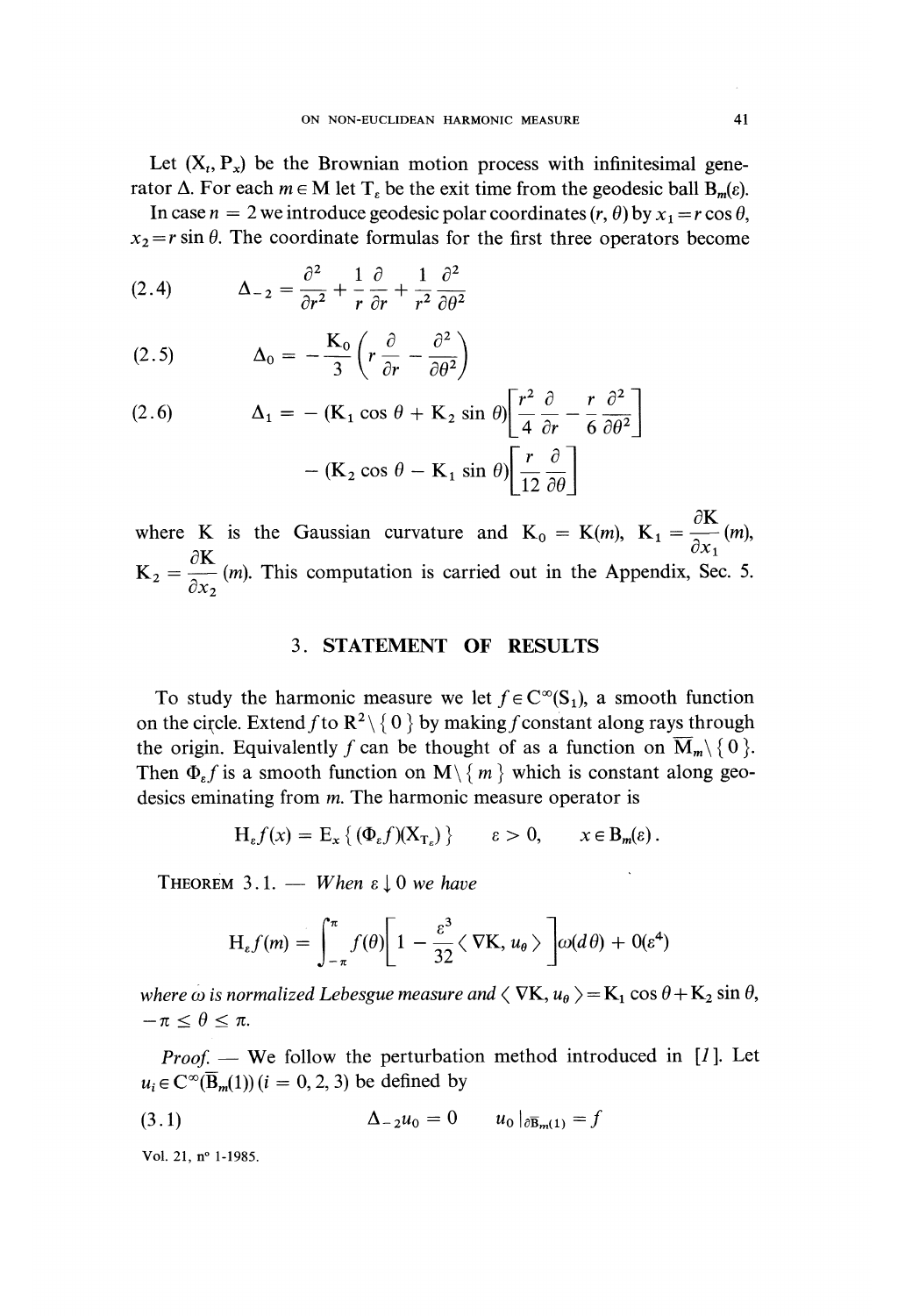$$
M. A. PINSKY
$$

(3.3) 
$$
\Delta_{-2}u_{3} + \Delta_{1}u_{0} = 0 \qquad u_{3}|_{\partial \bar{B}_{m}(1)} = 0
$$

The proof depends on the following three lemmas:

LEMMA 1. — 
$$
u_0(0) = \int_{-\pi}^{\pi} f(\theta) \omega(d\theta)
$$
.

LEMMA 2.  $-u_2(0) = 0$ .

LEMMA 3. 
$$
u_3(0) = -\frac{1}{3^2} \int_{-\pi}^{\pi} (\mathbf{K}_1 \cos \theta + \mathbf{K}_2 \sin \theta) f(\theta) \omega(d\theta).
$$

*Proof of Lemma* 1. —  $u_0$  is the solution of the classical Dirichlet problem in the unit disc. thus

$$
u_0 = \int_{-\pi}^{\pi} \frac{(1 - r^2)}{(1 + r^2 - 2r\cos(\theta - \phi))} f(\phi) \omega(d\phi).
$$

In particular  $u_0(0) = \int_{-\pi}^{\pi} f(\phi) \omega(d\phi)$ .  $\Box$ 

*Proof of Lemma* 2. — Equivalently we write  $u_0$  as a Fourier series

$$
u_0 = A_0 + \sum_{n=1}^{\infty} r^n (A_n \cos n\theta + B_n \sin n\theta).
$$

Thus

$$
\Delta_0 u_0 = -\frac{K_0}{3} \sum_{n=1}^{\infty} (n^2 + n)r^n (A_n \cos n\theta + B_n \sin n\theta).
$$

This is a sum of homogeneous polynomials  $\ \big\} \ h_n$ . By Lemma 6.3 of [1] we have  $u_2(0) = \sum_{1} \overline{(n+2)^2} \int_{-\pi}^{\pi} h_n(\theta) \omega(d\theta)$ . But from the orthogonality relations for

the functions (cos  $n\theta$ , sin  $n\theta$ ), all of these integrals are zero, hence  $u_2(0) = 0$ .  $\Box$ 

(*Note*: The above depends on the fact that  $\Delta_0 u_0$  is a harmonic function which vanishes at the origin. This may also be seen from the relation  $\Delta_{-2}\Delta_0-\Delta_0\Delta_{-2}=-\frac{2K_0}{3}\Delta_{-2}$  applied to  $u_0$ .)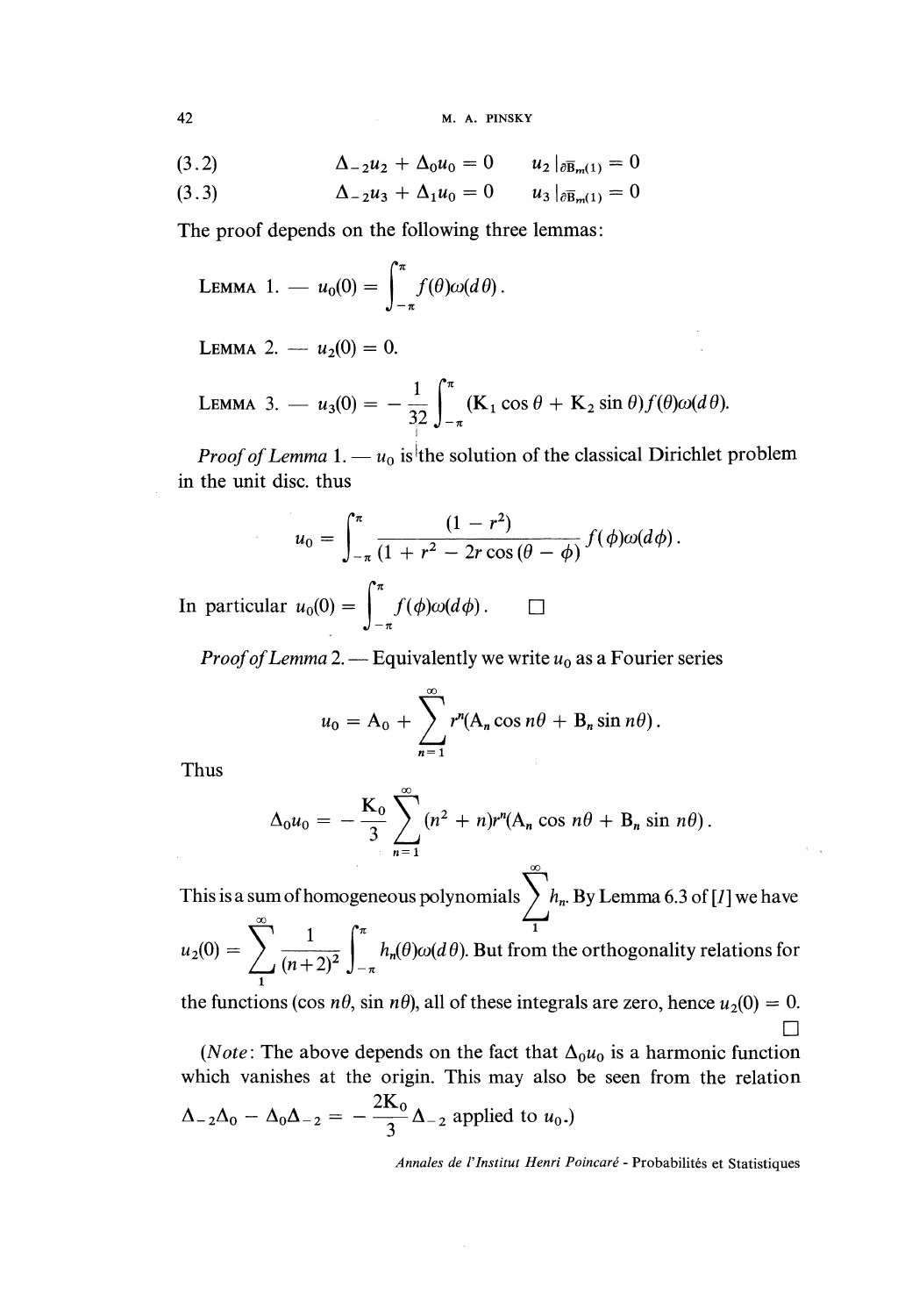Proof of Lemma 3. - We have

$$
\left[\frac{r^2}{4}\frac{\partial}{\partial r} - \frac{r}{6}\frac{\partial^2}{\partial \theta^2}\right]u_0 = \sum_{1}^{\infty} r^{n+1} \left(\frac{n}{4} + \frac{n^2}{6}\right) (A_n \cos n\theta + B_n \sin n\theta)
$$

$$
\frac{r}{12}\frac{\partial u_0}{\partial \theta} = \sum_{1}^{\infty} r^{n+1} \left(\frac{n}{12}\right) (-A_n \sin n\theta + B_n \cos n\theta).
$$

Referring to the formula (2.6), we see that

$$
\Delta_1 u_0 = -\sum_{1}^{\infty} \left(\frac{n}{4} + \frac{n^2}{6}\right) r^{n+1} (\mathbf{K}_1 \cos \theta + \mathbf{K}_2 \sin \theta) (\mathbf{A}_n \cos n\theta + \mathbf{B}_n \sin n\theta)
$$

$$
-\sum_{1}^{\infty} \left(\frac{n}{12}\right) r^{n+1} (\mathbf{K}_2 \cos \theta - \mathbf{K}_1 \sin \theta) (-\mathbf{A}_n \sin n\theta + \mathbf{B}_n \cos n\theta)
$$

00 . a sum of homogeneous polynomials  $\sum_{k=1}^{\infty} h_k$ . By Lemma 6.3 of [1] we have  $u_3(0) = \sum_2 \frac{1}{(k+2)^2} \int_{-\pi}^{\pi} h_k(\theta) \omega(d\theta)$ . But from the

of Fourier series all of these integrals are zero except for  $k = 2$ , i. e.  $n = 1$ . This gives

$$
u_3(0) = -\left(\frac{1}{4} + \frac{1}{6}\right) \frac{1}{4^2} (\mathbf{K}_1 \mathbf{A}_1 + \mathbf{K}_2 \mathbf{B}_2)/2
$$

$$
-\left(\frac{1}{12}\right) \frac{1}{4^2} (\mathbf{K}_2 \mathbf{B}_2 + \mathbf{K}_1 \mathbf{A}_1)/2
$$

$$
= -\frac{1}{32} (\mathbf{K}_1 \mathbf{A}_1 + \mathbf{K}_2 \mathbf{B}_2)/2.
$$

 $\bf{c}$ On the other hand  $f(\theta) = A_0 + \sum_{n=1}^{\infty} (A_n \cos n\theta + B_n \sin n\theta)$  and thus 1

$$
\int_{-\pi}^{\pi} f(\theta)(\mathbf{K}_1 \cos \theta + \mathbf{K}_2 \sin \theta) \omega(d\theta) = \frac{1}{2} (\mathbf{K}_1 \mathbf{A}_1 + \mathbf{K}_2 \mathbf{B}_2).
$$

We have proved that  $u_3(0) = -\frac{1}{32} \int_{-\pi}^{\pi} f(\theta) (\mathbf{K}_1 \cos \theta + \mathbf{K}_2 \sin \theta) \omega(d\theta)$  as required.  $\Box$ 

Vol. 21, n° 1-1985.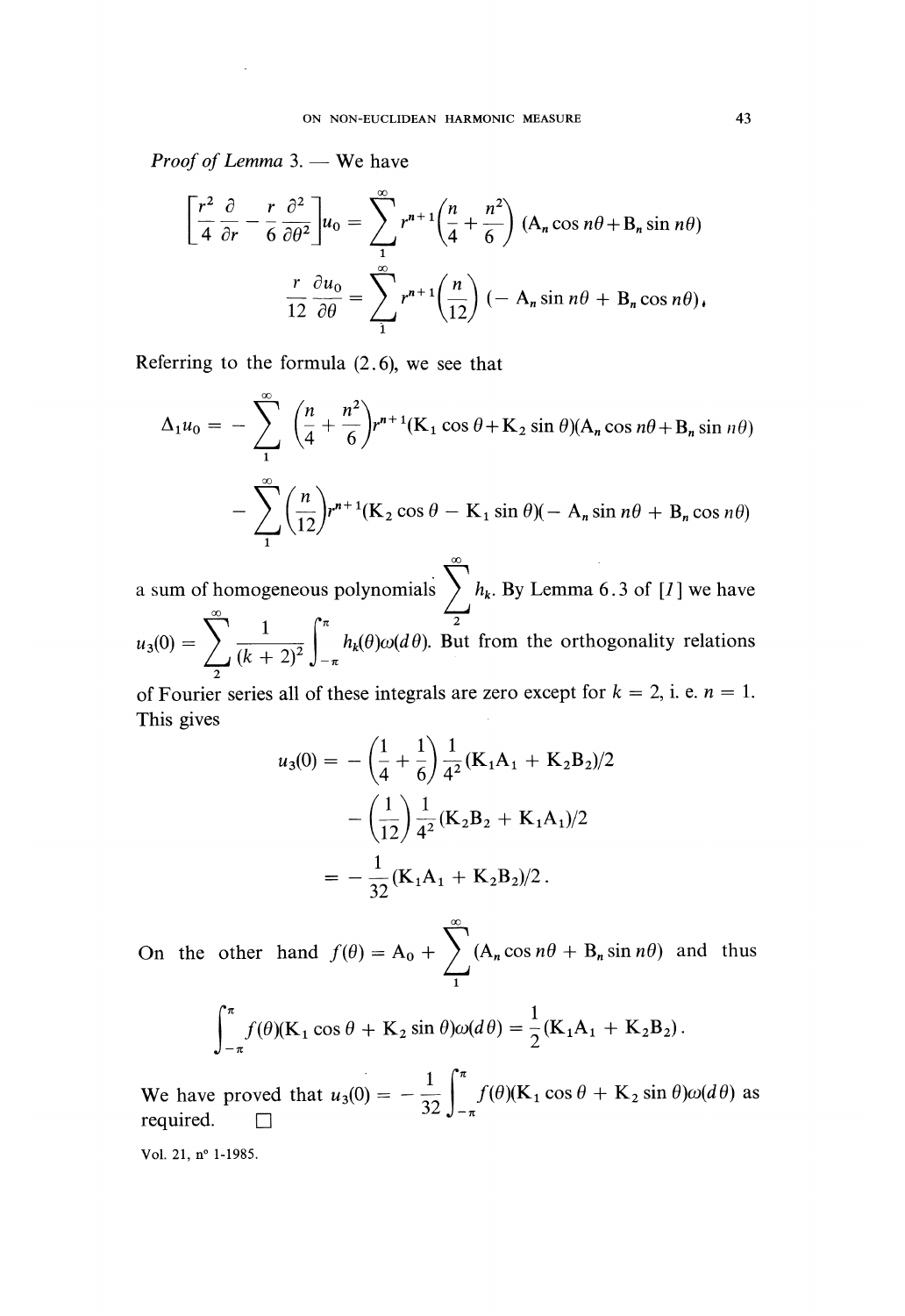To complete the proof of the theorem we appeal to Proposition 2.0 with  $f = u_0 + \varepsilon^2 u_2 + \varepsilon^3 u_3$ ; thus

$$
\Phi_{\varepsilon}^{-1} \Delta \Phi_{\varepsilon} (u_0 + \varepsilon^2 u_2 + \varepsilon^3 u_3) = \varepsilon^{-2} \Delta_{-2} (u_0 + \varepsilon^2 u_2 + \varepsilon^3 u_3) \n+ \Delta_0 (u_0 + \varepsilon^2 u_2 + \varepsilon^3 u_3) \n+ \varepsilon \Delta_1 (u_0 + \varepsilon^2 u_2 + \varepsilon^3 u_3) + 0(\varepsilon^2) \n= 0(\varepsilon^2),
$$

where we have used the defining relations (3.1)-(3.3). Hence  $\Delta U = 0(\epsilon^2)$ where  $U = \Phi_{\epsilon}(u_0 + \epsilon^2 u_2 + \epsilon^3 u_3)$ . Noting that  $U = \Phi_{\epsilon} f$  on  $\partial B_m(\epsilon)$  we have that for any  $x \in B_m(\varepsilon)$  by Dynkin's formula

$$
H_{\varepsilon}f(x) = E_x U(X_{T_{\varepsilon}})
$$
  
= U(x) + E<sub>x</sub>  $\int_0^{T_{\varepsilon}} \Delta U(X_s) ds$   
= U(x) + O(\varepsilon^4).

Setting  $x = m$  we have  $U(m) = u_0(0) + \varepsilon^2 u_2(0) + \varepsilon^3 u_3(0)$  from which the result follows.  $\square$ 

### 4. COMPARISON WITH THE NON-STOCHASTIC MEAN VALUE

The mean-value operator of a Riemannian manifold is defined by

$$
\mathbf{M}_{\varepsilon}f(m) = \frac{\int_{\mathbf{S}_{\varepsilon}} (\Phi_{\varepsilon}f)d\sigma_{\varepsilon}}{\int_{\mathbf{S}_{\varepsilon}} 1 d\sigma_{\varepsilon}}
$$

where  $\sigma_{\varepsilon}$  is the surface measure on the  $\varepsilon$ -sphere  $S_{\varepsilon}$  and f is a smooth function on the unit sphere. We have the following result.

THEOREM 4.1. - When  $\varepsilon \downarrow 0$ 

$$
\mathbf{M}_{\varepsilon}f(m)=\int_{-\pi}^{\pi}f(\theta)\bigg[1-\frac{\varepsilon^3}{12}\big\langle \nabla\mathbf{K},u_{\theta}\big\rangle\bigg]\omega(d\theta)+0(\varepsilon^4).
$$

*Proof.* — From the method of Gray and Willmore  $[2]$ , we have

$$
\mathbf{M}_{\varepsilon}f = \frac{\mathbf{I}_{\varepsilon}f}{\mathbf{I}_{\varepsilon}1}
$$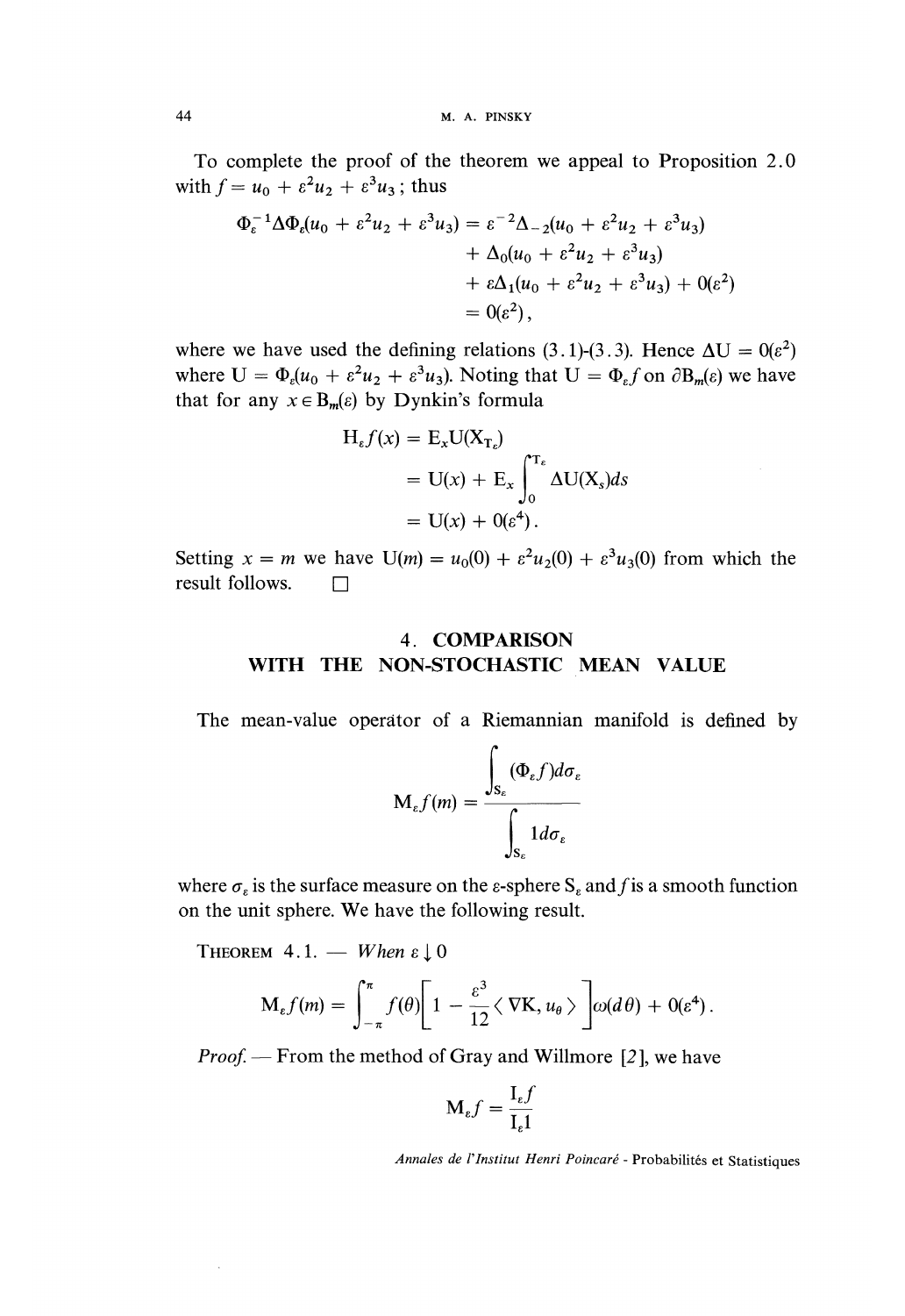where

$$
I_{\varepsilon}f = \int_{-\pi}^{\pi} f(\theta)G(\varepsilon, \theta)d\theta.
$$

Using the expansion  $G(\varepsilon, \theta) = \varepsilon - \frac{\varepsilon^3}{6} K_0 - \frac{\varepsilon^4}{12} (K_1 \cos \theta + K_2 \sin \theta) + O(\varepsilon^5)$ we have

$$
I_{\varepsilon}f = \left(\varepsilon - \frac{\varepsilon^3}{6} K_0\right) \int_{-\pi}^{\pi} f(\theta) d\theta - \frac{\varepsilon^4}{12} \int_{-\pi}^{\pi} f(\theta) (K_1 \cos \theta + K_2 \sin \theta) d\theta + O(\varepsilon^5).
$$

In particular

$$
I_{\varepsilon}1 = 2\pi \bigg(\varepsilon - \frac{\varepsilon^3}{6} K_0\bigg) + 0(\varepsilon^5).
$$

Thus

$$
\frac{I_{\varepsilon}f}{I_{\varepsilon}1} = \frac{1}{2\pi} \int_{-\pi}^{\pi} f(\theta) \bigg[ 1 - \frac{\varepsilon^3}{12} (\mathbf{K}_1 \cos \theta + \mathbf{K}_2 \sin \theta) \bigg] d\theta + 0(\varepsilon^4)
$$

which was to be proved.

COROLLARY. — If  $H_{\varepsilon}f(m) = M_{\varepsilon}f(m)$  for every  $m \in M$ ,  $\varepsilon >$ then  $(M, g)$  has constant curvature.

*Proof.* — We have  $\lim_{\varepsilon \downarrow 0} \frac{M_{\varepsilon}f - H_{\varepsilon}f}{\varepsilon^3} = \frac{-5}{96} \int_{-\pi}^{\pi} \langle \nabla K, u_{\theta} \rangle f(\theta) \omega(d\theta).$ 

If this is zero for all f, then  $K_1 = K_2 = 0$ , i. e.  $\nabla K(m) = 0$ , and hence K is constant.

### 5. APPENDIX. COMPUTATION OF  $\Delta_{-2}$ ,  $\Delta_0$ ,  $\Delta_1$

In geodesic polar coordinates we have

(5.1)  
\n
$$
\begin{aligned}\n(g_{ij}) &= \begin{pmatrix} 1 & 0 \\ 0 & G^2 \end{pmatrix} & G = G(r, \theta) \\
\Delta &= \frac{1}{G} \frac{\partial}{\partial r} \left( G \frac{\partial}{\partial r} \right) + \frac{1}{G} \frac{\partial}{\partial \theta} \left( \frac{1}{G} \frac{\partial}{\partial \theta} \right) \\
&= \frac{\partial^2}{\partial r^2} + \frac{G_r}{G} \frac{\partial}{\partial r} + \frac{1}{G^2} \frac{\partial^2}{\partial \theta^2} - \frac{G_\theta}{G^3} \frac{\partial}{\partial \theta}\n\end{aligned}
$$

The Jacobi equation connecting the metric with the curvature is

(5.2) 
$$
G_{rr} + KG = 0
$$
,  $G(0^+, \theta) = 0$ ,  $G_r(0^+, \theta) = 1$ .

Vol. 21, n° 1-1985.